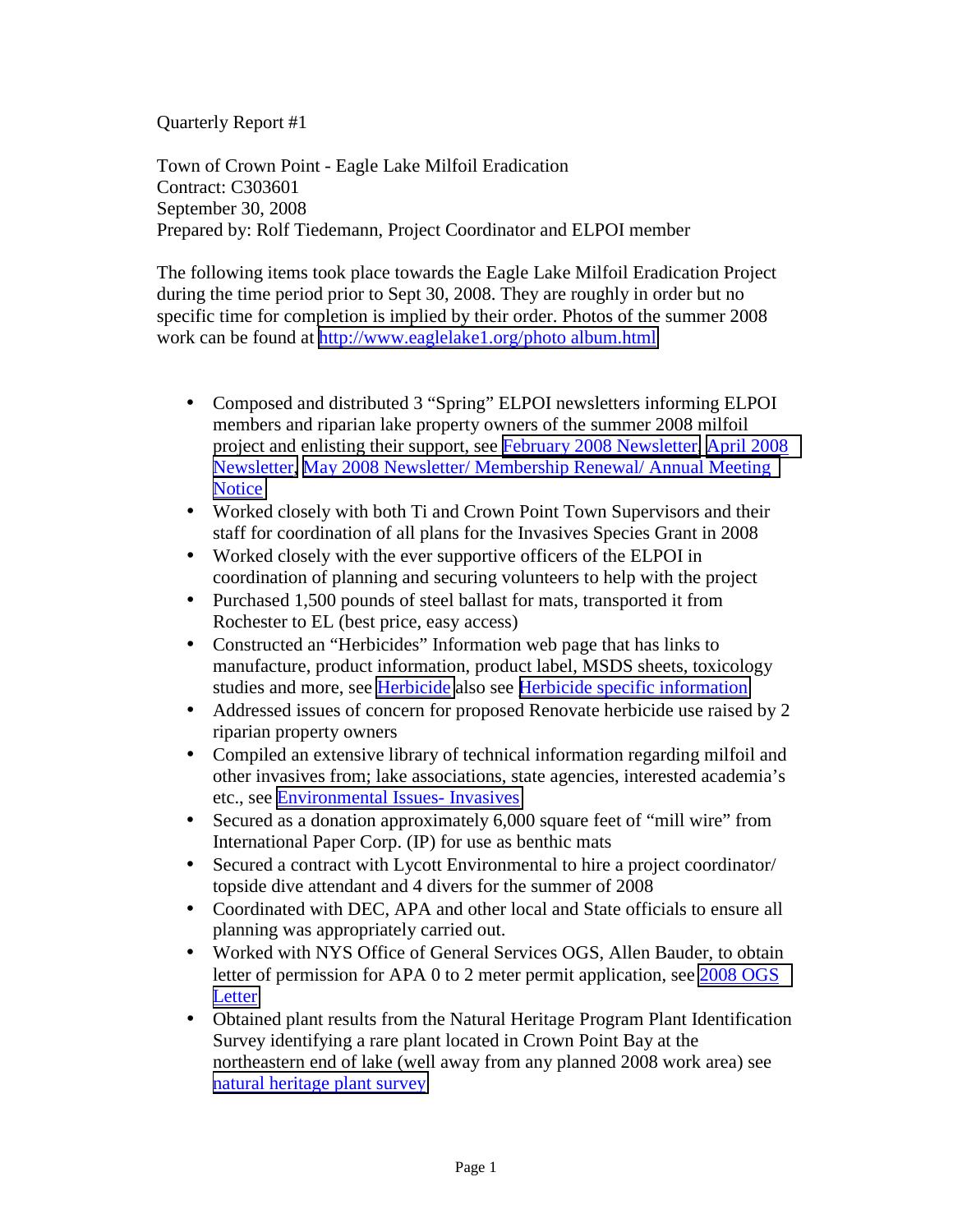- Verified that previously obtained permits (non jurisdictional letters) from DEC and APA for hand harvesting and matting were still in effect, see <http://www.eaglelake1.org/milfoilproject.html>for copies of letters
- Secured job applications/ hired divers and topside personnel
- Completed APA permit application to hand harvest and mat in waters less than 2 meters, see [APA Under 2 Meter Permit](http://www.eaglelake1.org/archives/permits/APA/under 2 meter APA permit application final 7-19-2008.pdf)
- Secured lake resident volunteer(s) commitments to work on mat construction
- Stitched (zip-tied) 1,500 pounds of ballast to approximately 6,000 square feet of mill wire (sized approximately 10' x 16') (approximately 4 pounds per square foot of mat)
- Secured donation of work float building materials from Town of Crown Point
- Secured donation of plastic barrels for buoyancy floats for construction of "work barge" from Harbour Industries
- Secured donation of "Hooka" surface air compressor with accessories to support four divers from Town of Crown Point
- Secured donation of dive "goodie bags" for milfoil collection from Town of Crown Point
- Secured donation of underwater video camera and surface video TV/VCR recorder from ELPOI
- Secured donation of a handheld GPS unit from ELPOI
- Secured donation of fragment collection tools (pool skimmers) from ELPOI
- Completed construction of 8' x 18' work barge, see [2008 Project Pictures](http://www.eaglelake1.org/images/2008_photos/miscallaneous_project_pics/miscallaneous.html)
- Secured lake resident volunteers to launch work barge
- Secured donation of 24' pontoon boat with engine from Hyde's Boat & RV for summer of 2008for use as staging for diver related activities
- Met with ELPOI Board Members to outline specific plans for summer 2008 work schedule and planned work areas, see [Board of Director Minutes 5-24-](http://www.eaglelake1.org/archives/minutes/board/2008/Minutes Board meeting 5-24-2008.pdf) [2008](http://www.eaglelake1.org/archives/minutes/board/2008/Minutes Board meeting 5-24-2008.pdf)
- Received cost estimate for Herbicide Containment Study Protocol from Allied Biological, 3 site locations with curtains and dye testing \$89,000, see [Containment Protocol Proposal](http://www.eaglelake1.org/milfoil_project/curtains/2008-6 Eagle Lake Containment Study Protocol Draft 61708-1.pdf)
- Shared Herbicide Containment Study with ELPOI officers and APA
- Secured permission from lake resident property owner to dispose of removed milfoil in a secure composting setting on his property
- Placed seasonal, lighted, milfoil patch hazard maker buoys
- Checked milfoil "kill rate" at a 2007 demonstration test site (patch 12), where one (1) 10' x 16' mat had been positioned/placed (no sign of milfoil or other vegetation under mat, some signs of small root milfoil plants collecting in sediment on top of mat)
- Had ELPOI transfer \$14,000 to Town of Crown Point milfoil eradication account
- Shared with ELPOI general membership at July Annual Meeting news of receipt of Eradication Grant and specifics for 2008 project and plans for future years of work including use of Renovate see **Annual Meeting Minutes** [7-2008](http://www.eaglelake1.org/archives/minutes/annual/2008/07-2008_annual_meeting.pdf)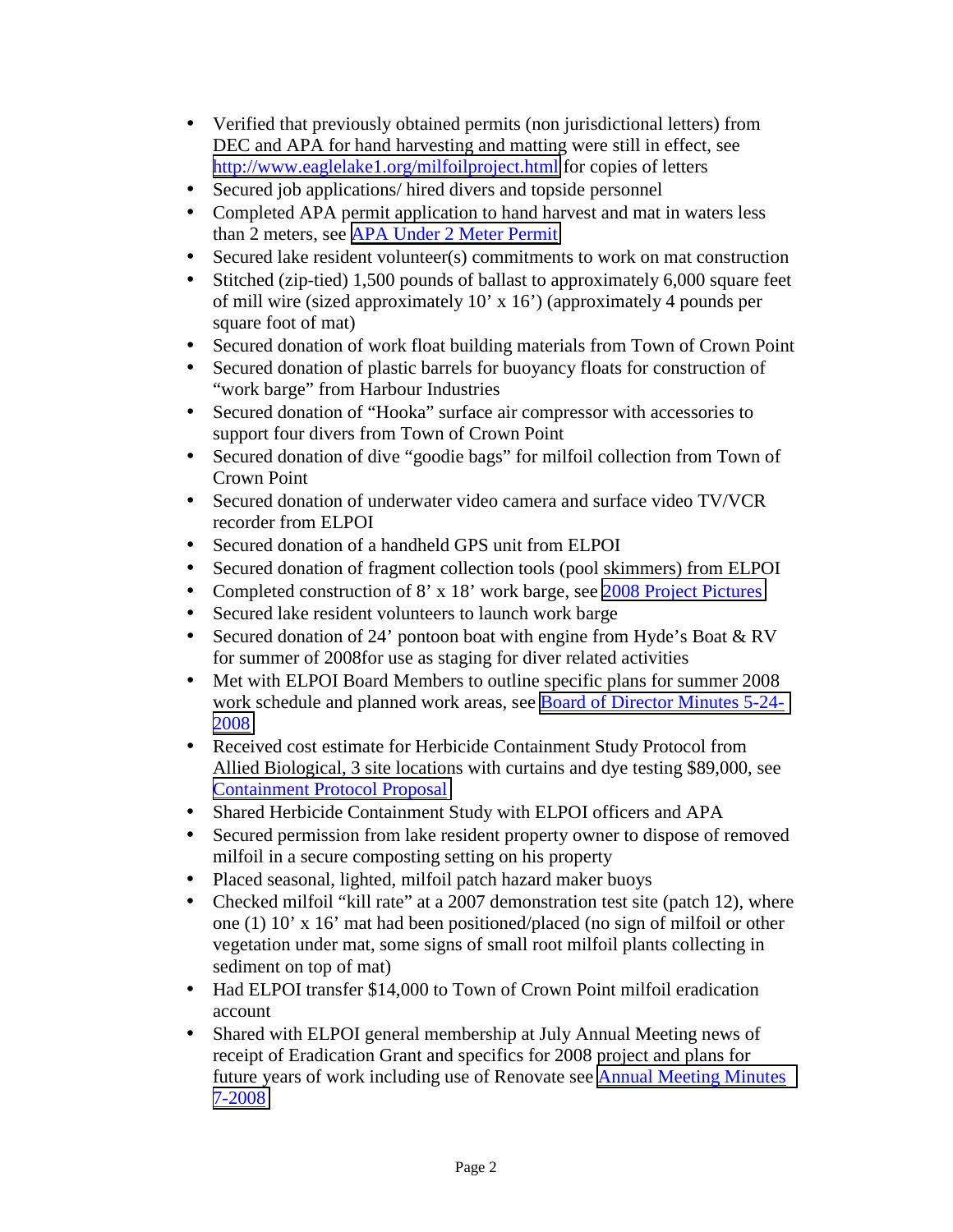- Addressed dialog about lake resident concern for use of recycled mill wire and possible environmental impact (did not have "in hand" a copy of DEC's Benefits of Use Determination (BUD) letter allowing International Paper (IP) to provide mill wire for this use)
- Compiled and shared with ELPOI membership the 2008 ELPOI Annual Report, see [2008 Annual Report](http://www.eaglelake1.org/archives/minutes/annual/2008/annual_report_6-2008.pdf)
- Secured BUD and follow-up confirmation that BUD is still in effect from both DEC and IP, see [BUD Determination](http://www.eaglelake1.org/archives/regulatory agencies/DEC/BUD benificial use determination letter IP.pdf)
- Secured lake resident volunteers to help with milfoil fragment collection during times of diver work
- Initiated procedures to track labor specific to project
- Worked with involved parties on completing payroll/ reimbursement documents related to project expenditures
- Constructed a "Recent Events" web page to provide timely updates to the milfoil project and lake happenings, see [Recent Events](http://www.eaglelake1.org/archives/recent/recent2008.html)
- Secured permission/ notified local land owner(s) in location 48 regarding work in front of their place
- Placed twenty-two  $(22)$  10' x 16' mats and hand harvested 22 large goodie bags from patch 48 on 2003 GPS Survey, patch just south of causeway bridge in western basin of lake, see map at [2003 GPS map.](http://www.eaglelake1.org/archives/reports/gps survey/images/Large.Full.Lake.Image.jpg) Patch 48 in 2003 was identified to be approximately 2,600 square feet - matt coverage in summer 2008 for this area was approximately 3,500 square feet approximately 35% greater in dense patch size and the hand harvest area that extended beyond this was several thousand square feet larger.
- Secured permission/ notified local land owner(s) in location 11 regarding work in front of their place
- Placed fourteen (14) 10' x 16' mats and hand harvested 12.5 large goodie bags from the tip of patch 11 (patch 11 is a collection of several small patches located in front of the "cabins" along Rt. 74). The owner of the cabins started an independent perimeter hand-harvesting project in fall of 2007. Placement of mats and hand harvesting completed the work on the patch at this site.
- Secured permission/ notified local land owner(s) in location 36 41 regarding work in front of their place
- Placed all remaining donated mill wire mat material over the leading (western) edge of patch 36 at the entrance to Ti Bay
- Met with ELPOI Board regarding progress to date and need for additional materials, interest/ directions for spending remainder of funds in Aids to Localities Grant by end of Aug 2009, and to get OK to purchase additional mat ballast and tarp material, see [Board of Director Minutes 7-19-2008](http://www.eaglelake1.org/archives/minutes/board/2008/07-19-2008_board_minutes.pdf)
- Purchased an additional 3,800 pounds of steel ballast for construction of additional mats
- Researched sources and type of material that could be used as mat material beyond mill wire (contacted Lake George Association, DEC, Lycott Environmental, Lake Luzerne and others)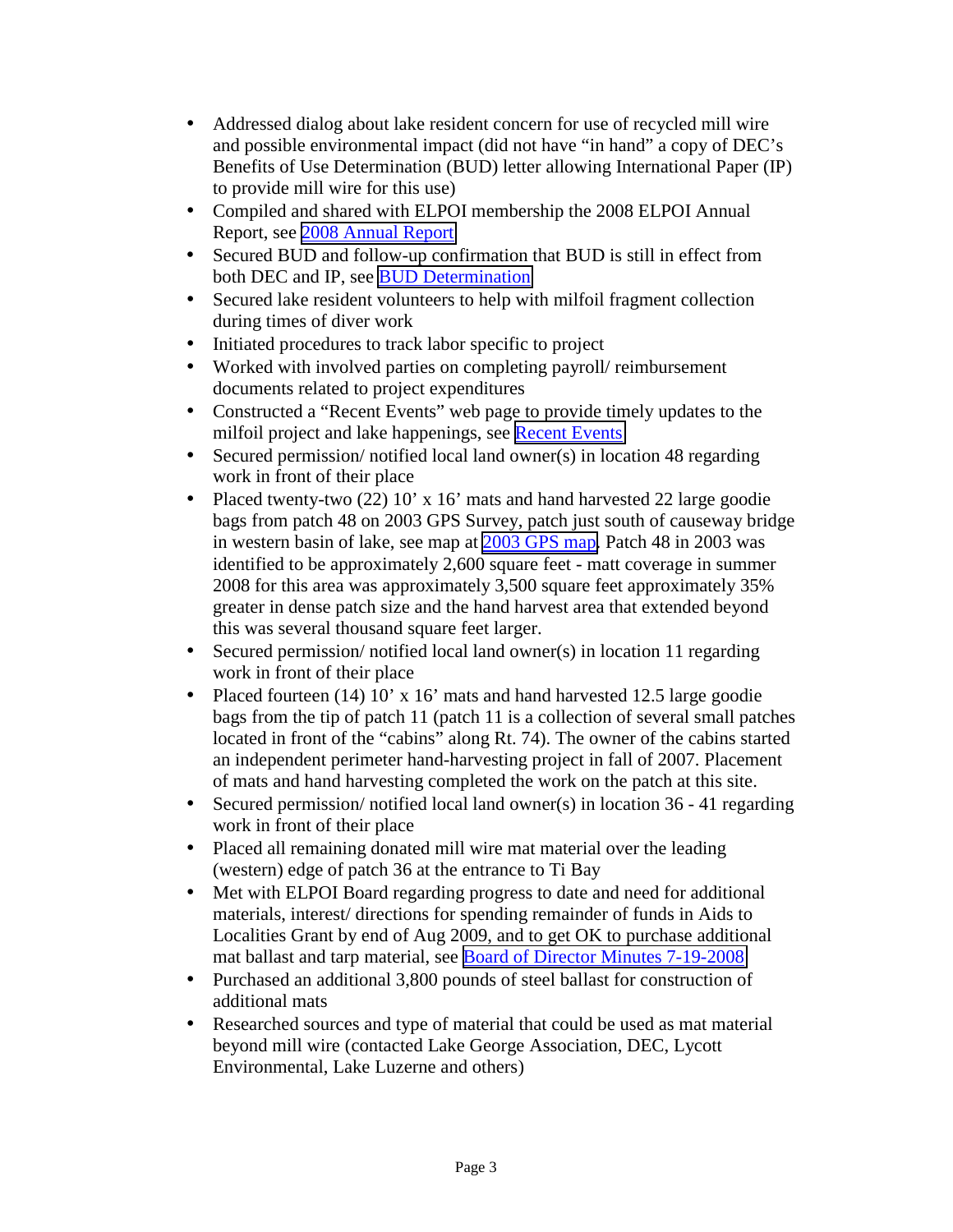- Selected "lumber tarp" material as replacement, see **Lumber Tarp [Specifications](http://www.eaglelake1.org/archives/control_information/DURATEX_EXTRA - MSDS.pdf)**
- Received DEC permission to use it if it is new material, see DEC OK to use [lumber tarp](http://www.eaglelake1.org/archives/permits/lumber_tarp.pdf)
- Purchased 6,000' x 10' roll of lumber tap material for use a benthic mats (black on white)
- Constructed 13,800 square feet of lumber tarp mats (sized 10' x 21'), used all 3,800 pound of ballast (approximately 3.8 pound per square foot of mat)
- Completed a photo slide show of procedures to complete mat construction, see [Mat Assembly Photos](http://www.eaglelake1.org/images/2008_photos/matt_assembly/matt_assembly.html)
- Completed matting and hand harvesting of patch 36
- Matted and hand harvested patches 37, 38, 39, 40
- Identified, matted and hand harvested several new  $200 1000$  plus square foot patches of 2003 GPS survey unidentified patches, between patch 36 and 41
- Surveyed patch 41 and identified significant tree tops and other debris that created opportunity for diver entanglement, material is believed to have come from clearing along Rt. 74. Dive team collectively decided not to harvest/mat this patch in interest of safety
- Completed a boat float/swim over waters on south shore from patch 41 to 44, identified several small hand harvest sites not identified on 2003 GPS survey, these will be addressed in 2009 as interest for immediate work to move forward was to place remaining assembled mats before losing divers for season
- Inquired and received confirmation of "permission to over winter benthic mats" see [Inquire letter](http://www.eaglelake1.org/archives/communications/2008/2008-08-13 Rin letter to T. Hall mat over winter.pdf) see [Affirmative response to over winter](http://www.eaglelake1.org/archives/communications/2006/2006-06-03 letter to Brd about IP grant mill wire.pdf)
- Completed an underwater video swim over survey of patch 24 (approximately 35' x 250' with its long edge parallel to and about 30 feet off shore) prior to matting see [Invasive Videos](http://www.eaglelake1.org/environmental_issues.html#invasive_videos) and [Eagle Lake Milfoil Videos](http://www.eaglelake1.org/html/video/milfoil.shtml) The shallow waterside  $(3 - 4$  foot depth) had a distinctive edge between milfoil and native vegetation with a narrow 3-6 foot interface band; the deepwater edge  $(20 - 25$  foot depth) had a hard edge between plants and ledge rock with no native vegetation in the area. The milfoil was growing in the silt it had trapped on the rock. Gradation of slope at this site was significant, this combined with a lack of anything for an anchor to grab into made anchoring the work float at this location difficult, it required wrapping the anchor line around large rocks at the bottom.
- Placed forty-one (41) 10' x 21' mats, 8610 total square feet, over patch 24. This patch was identified in the 2003 GPS survey at 7344 square feet in size. This was a 17% increase in previous identified patch size
- Completed very limited hand harvesting at patch 41, as focus was on getting mats placed due to coming of seasons end
- Carefully removed several "long plant specimens" from near the deep edge of patch 24 and measured plant length, plant length was 16 plus feet, roots to top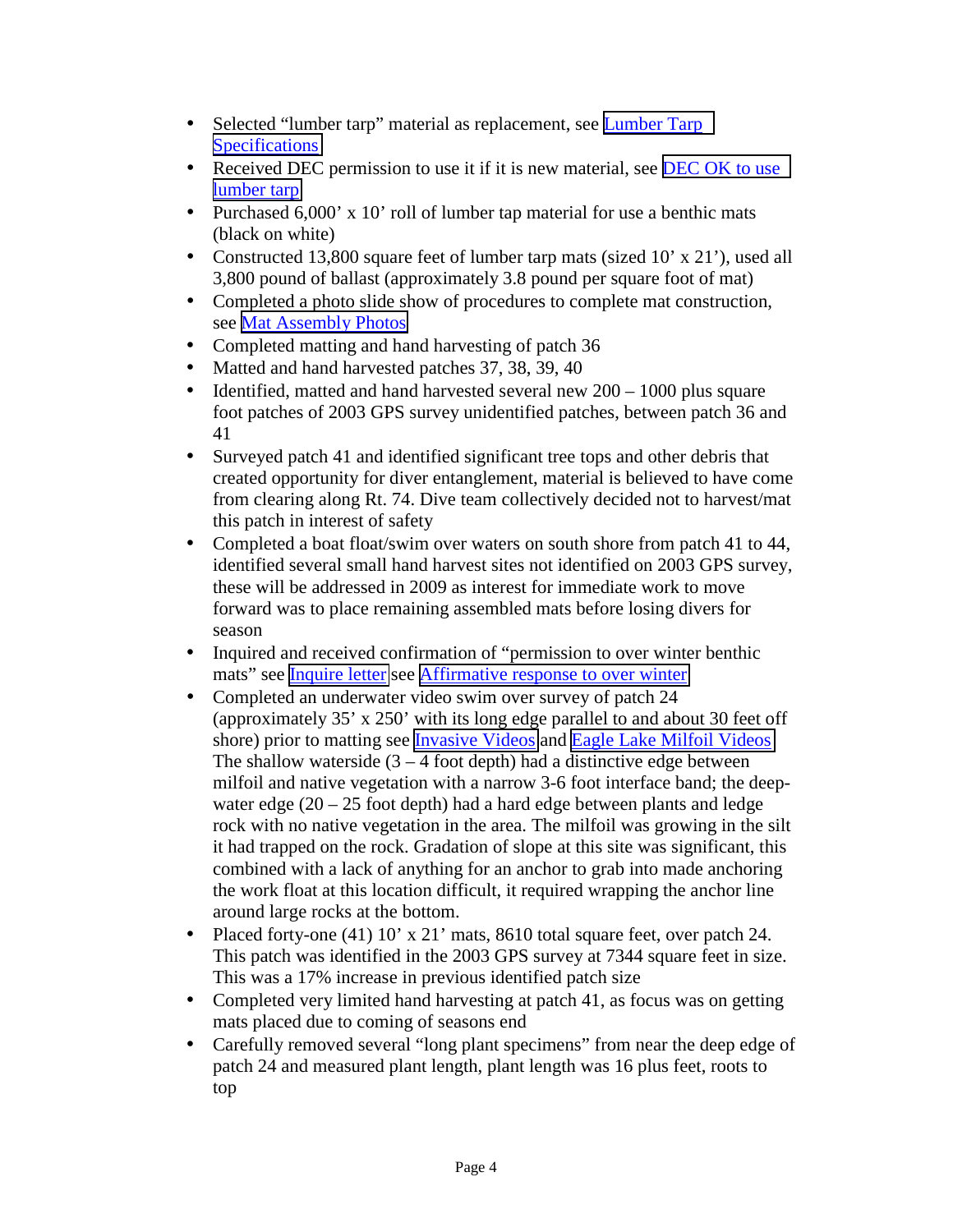- Observed several distinct differences in milfoil plant communities as mating and hand harvesting took place:
	- o Patch 48, milfoil was strong and robust, mats were placed over plants with little break off of fragments, there was negligible tall native vegetation in the area, hand harvested plant root mass produced limited amounts of stirred up silt and was easy to remove, bottom was a mix of ledge/boulders, rocks and sand
	- o Patch 11, milfoil fragmented more than that at 48 but was still limited, for the most part this area had only milfoil with very limited native vegetation around the patches, bottom was sand and fine dirt that produced reasonable amounts of stirred up silt when individual plants and roots were removed
	- o Patch 36, milfoil was very fragile and produced a "blizzard" of fragments as mats were placed over it; isolated milfoil plants outside the matted patch were mixed with a robust amount of native vegetation varying from short to very tall making it difficult to locate these isolated plants. The bottom was very silty and produced dense clouds when isolated plants were removed
	- $\circ$  Patch(s) 37 39 were similar in fragmentation to patch 11 but hand harvesting was very challenging as the bottom was a hard well packed sand and small pebble mix that made getting roots out difficult.
	- o New patches between 36 and 41 were all similar in fragmentation to patch 11, what was most notable was that one patch was growing on a bed of small coble that was raked at about a 45\* angle with no native vegetation around it.
	- o Patch 24 had fragmentation similar to 48, the bottom was ledge rock covered with minimal amounts of milfoil root/ plant trapped sediment. The gradation of the bottom required careful placement of mats so that they didn't slide down the hill
- Obtained APA final details for proposed herbicide use required aquatic vegetation survey (1/4 mile radius of proposed treatment sites)
- Hired Allied Biological to complete Tier III Aquatic Vegetation Survey, see [Photos -completing the survey](http://www.eaglelake1.org/images/2008_photos/plant_survey/plant_survey.html)
- Logged for four divers a total of 398.5 hours of dive time, actual underwater time is slightly less than this
- Logged 109.25 hours of top side diver support time
- Placed a total of 118 mats, fifty-two  $(52)$  10' x 16' and sixty-six  $(66)$  10' x 21' for a total of 24,200 square feet
- Removed 90.5 large goodie bags of milfoil with an estimated weight of 5,910 pounds
- "Eradicated" milfoil from approximately 8 of the 50 plus locations identified in the 2003 GPS survey
- Eradicated milfoil from several locations not identified as having milfoil in the 2003 GPS survey
- Billed approximately \$11,300 in diver and dive support services